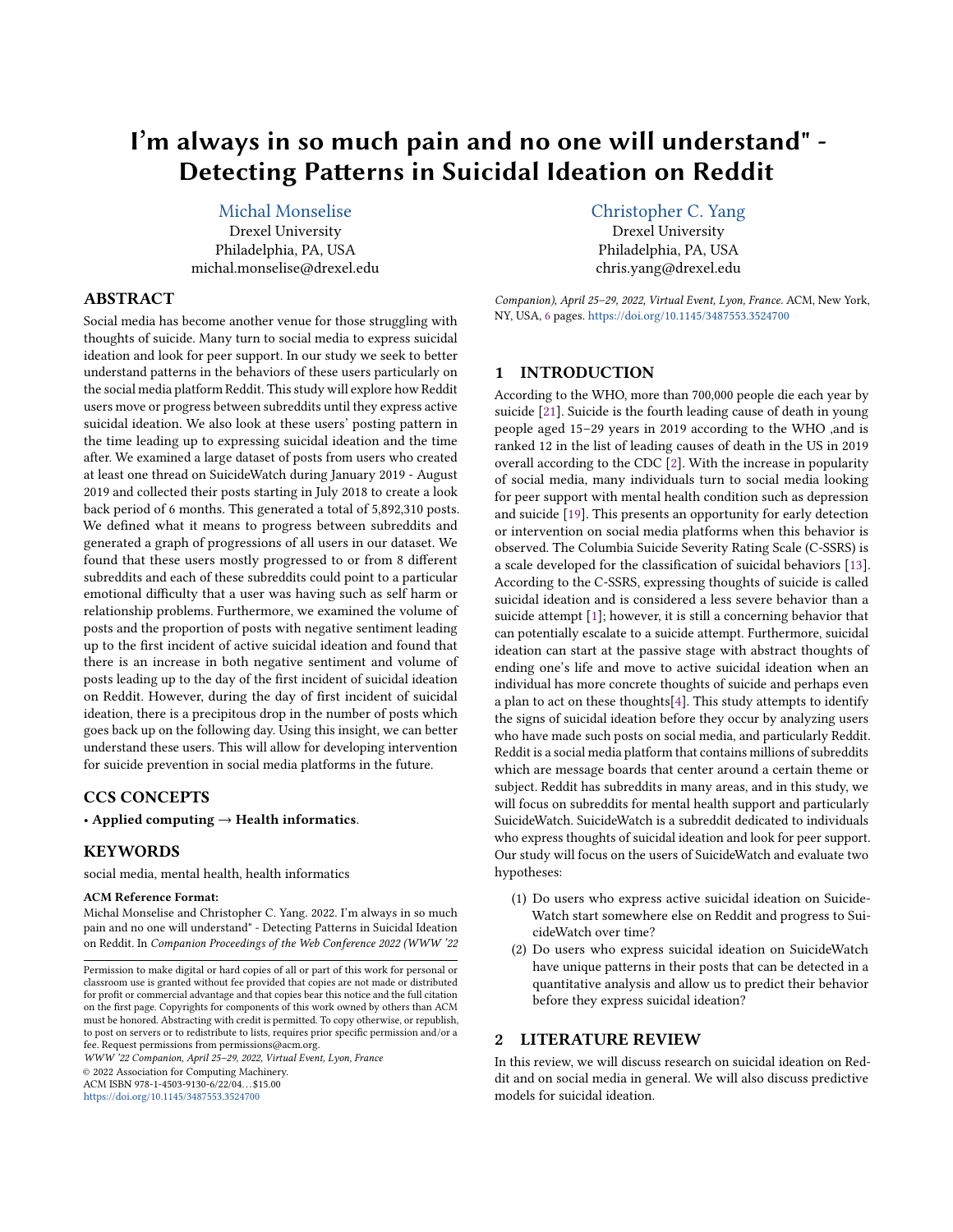WWW '22 Companion, April 25–29, 2022, Virtual Event, Lyon, France Michal Monselise & Christopher C. Yang

### 2.1 Suicidal Ideation on Social Media

There are a number of surveys of literature on suicide prevention on social media. One survey is performed by Robinson et al. [\[19\]](#page-5-3) and examines 4 types of suicide prevention studies using social media: Studies that described resources on social media aimed at suicide prevention, studies identifying the potential of social media to detect users at risk of suicide, studies that aim to identify or distinguish between users at risk of suicide, and studies that examine how those at risk of suicide receive support online. Another survey was written by Lopez-Castroman and focuses on projects that help prevent suicidal behavior on social media [\[15\]](#page-5-7). Coppersmith et al. performed an exploratory analysis to compare people who have made a suicide attempt to those who have not and found a few differences [\[9\]](#page-5-8). They have identified that those who have made a suicide attempt tend to have more emotional content in their posts. They also noted that around the time of a suicide attempt, those who attempt to take their life will have a higher volume of social media posts and that volume will go down as we move away from the event. This study only makes some observations based on the temporal nature of the data. Furthermore, Low et al. examine Reddit posts from the subreddit SuicideWatch and examine whether more or less responses to posts of suicidal ideation will result in more suicidal ideation in the future [\[16\]](#page-5-9).

## 2.2 Suicidal Ideation Predictive Models

There are a number of studies that use predictive modeling for predicting suicidal ideation using social media data. In a critical review of predictive models for mental health on social media, Chancellor and De Choudhury find a variety of machine learning techniques used for predicting suicidal ideation [\[7\]](#page-5-10). Their review identified 22 studies dedicated to the prediction of suicidal ideation on social media. Since their review, new research using more advanced deep learning has been released. One of these is the study by Sawhney et al. which uses a transformer based model to detect suicidal ideation on social media. The researchers take into consideration the temporal dependency between a user's posts to make their predictions [\[20\]](#page-5-11). This study uses the CLPsych 2019 shared task dataset [\[22\]](#page-5-12). The study by Mishra et al. examined a user's profile and posts and created embeddings of different user features to predict suicidal ideation [\[17\]](#page-5-13). Coppersmith et al. used a dataset extracted from Our-DataHelps.org that combines different social media platforms like Facebook, Reddit, and Twitter [\[8\]](#page-5-14). They applied natural language processing models to this data to identify posts containing suicidal ideation. he key differences between this study and other studies cited is that these studies aim to predict the labels of posts using the content of the post. However, this study is looking at the user's behavior in the time leading up to the suicidal ideation post and extracting features from the temporal patterns. Additionally, this study will use techniques that will require less computing resources than deep learning and NLP models. Finally, De Choudhury et al. studied suicidal ideation with a similar notion of progression from other mental health related subreddits to SuicideWatch [\[10\]](#page-5-15). This study examined linguistic features of posts such as post structure and unigram and bigram frequencies, as well as variables like interpersonal awareness. In contrast, our study seeks to quantitatively identify which are the subreddits that users transition from, and we

also sought to identify quantitative patterns of behavior rather than a predictive model that is partially based on linguistic patterns.

## 3 DATA AND METHODS

#### 3.1 Data

This study utilizes data from the Pushshift Reddit dataset [\[5\]](#page-5-16). This dataset allows faster retrieval of older Reddit posts, however, this dataset is static and does not update frequently. This dataset also does not have all the fields that can be found in the Reddit API. We chose this dataset since we are not interested in using the dynamic aspects of Reddit data such as upvotes and downvotes of posts and we also don't need all fields of the Reddit API. Therefore, this dataset is adequate for our analysis. We identified all users who created a thread in SuicideWatch at least once between January 2019 and August 2019 to create a list of users who have expressed suicidal ideation. We then extracted all of these users' post history during that time period as well as 6 months back for a total of all posts between July 2018 and August 2019. This ensured that we had a 6 month look back period for these users. We chose to identify all users with at least one thread as users who presented suicidal ideation because we assumed that users who make a standalone thread do so to express suicidal ideation as this is in accordance with the guidelines of the subreddit. The guidelines state that users are directed to seek support for themselves primarily and are directed to other resources for support for someone else of for bereavement of someone close lost to suicide [\[3\]](#page-5-17). Additionally, the subreddit is moderated and typically irrelevant posts are removed. While it is possible that a user may have expressed suicidal ideation somewhere else on the internet, we chose to focus on those who did so on SuicideWatch because it removes the complications that may arise from trying to deduce this using human annotators or natural language processing. We processed the data by first removing users with only one post overall from the dataset as well as removing all empty posts. This resulted in 5,892,310 posts and 26,493 distinct users. All duplicates were removed; however, many users on Reddit regularly make more than one account to increase anonymity. This cannot be accounted for in the data. Our data contains three types of posts:

- (1) Threads are standalone posts where a user prompts other users to post in response to their statement. In the context of SuicideWatch, this is typically how a user expresses suicidal ideation.
- (2) Comments are posts that respond directly to a thread. They are the first level of nesting of posts.
- (3) Responses are posts that relate to comments or to other responses. They are nested one level below comments and can be further nested and respond to other responses.

We consider the opening post of the thread to be the first expression of suicidal ideation. Some examples of opening posts of threads in SuicideWatch are detailed below:

"I feel like i want to kill myself in public idk whether its a sickly need for attention or revenge on someone. I feel compelled to blow my brains out in my high school cafeteria in front of the others"

"Even with people aroznd my im lonely, im miserable. My only wish for 2019 is to finally have the corage. Nothing means anything, everyghing is worthless."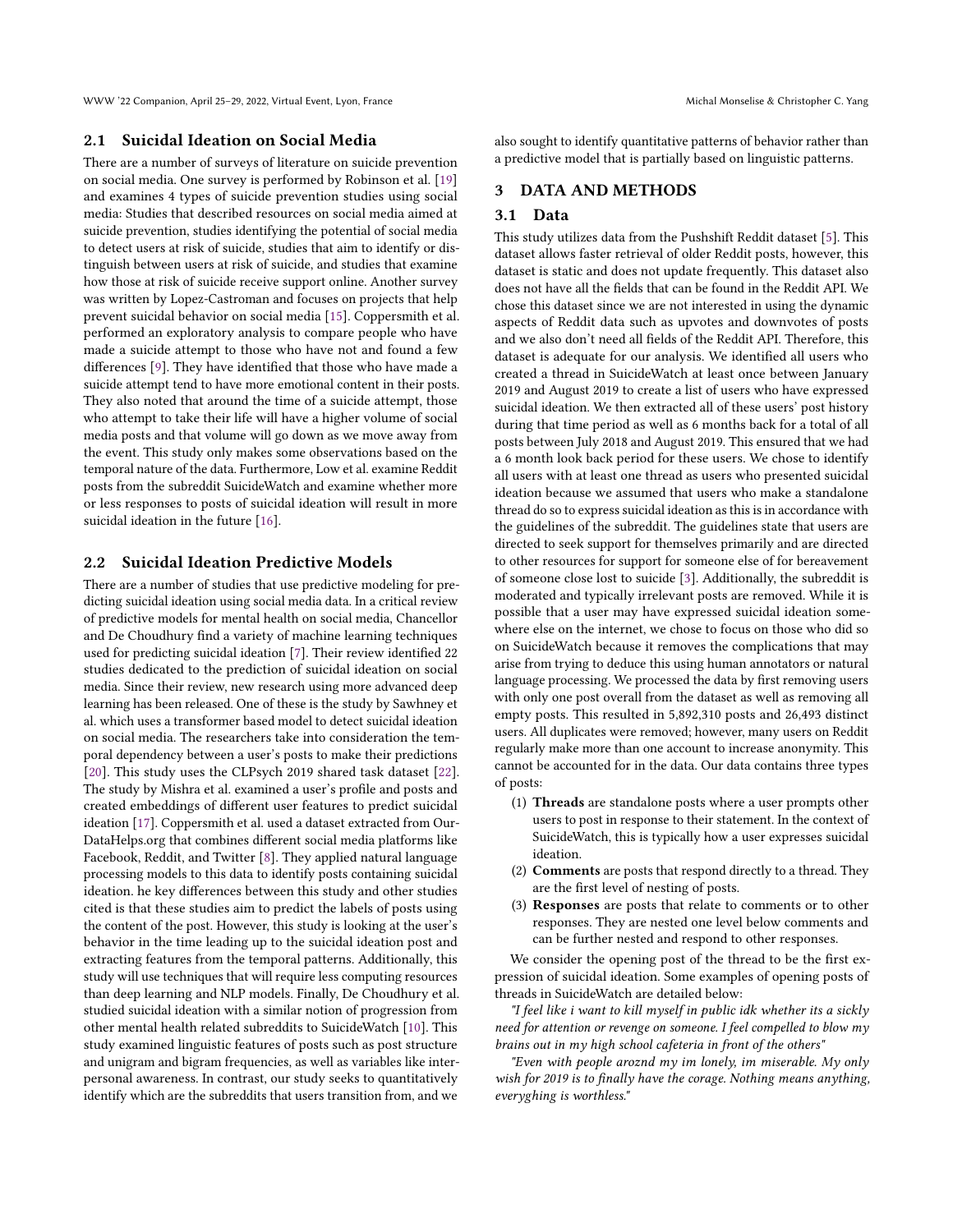"Suicide suddenly seems like a very real option, and not the remote last resort it was around 8 months ago. I try my best to put on my fake happy face whenever I'm around others, but once I'm alone again, I continue to spiral out of control in my head. The only thing really holding me back is my parents, I wouldn't want to make them sad or depressed if I kill myself"

## 3.2 Defining Progression

In our first hypothesis, we examine the progression of users through different subreddits. Progression through stages as a method for studying change in behavior is a well documented phenomenon in psychology including the transtheoretical model of behavior change (TTM) [\[18\]](#page-5-18). In their study, Prochaska et al. present a framework for positive change by moving through stages. However, negative change can also happen in stages. Liu et al. built on this concept to identify behavior stages using social media [\[14\]](#page-5-19). They examined behavior stages for conditions like drinking alcohol and used their data to identify behavior stages. In our study, we look at progression of suicidal behavior from passive suicidal ideation to active suicidal ideation. We ask whether users who expressed active suicidal ideation on SuicideWatch started in SuicideWatch or whether they progressed in severity by starting at another subreddit such as depression and then moved on to SuicideWatch. To perform this analysis, we will assume that given two subreddits  $A$  and  $B$ , progressing from subreddit  $A$  to subreddit  $B$  means that a user initially posted on subreddit  $A$  and then posted in subreddit  $B$  within a window of posts of size  $n$ . In other words, we define our user as having progressed from  $A$  to  $B$ . For example, for a window of 5, if a user posted in the depression subreddit, and then made 3 posts on the memes subreddit and then posted on the SuicideWatch subreddit, we consider our user to have progressed from the subreddit depression to the memes subreddit, from memes to SuicideWatch, and also from depression to SuicideWatch. We created this window to account for situations where a user may have been wrapping up a response to another user from before or posting casually on a common subreddit like memes or AskReddit. We create a window so that we don't lose that relationship between two subreddits that would be otherwise lost if we only look at sequential progressions. Once a user progresses from  $A$  to  $B$ , they cannot progress back from  $B$  to  $A$ . So we consider this to be a directed relationship. Choosing our n requires caution. An n too small might lose important progression relationships while an n that is too large will capture relationships that are not actually directly connected because too much time has passed between the first and last post in the window. For our analysis, we select a window of size  $n = 20$ . In our dataset, a lag of 20 is on average approximately one day between posts. Having created a dataset of progressions, we construct a graph with these directed relationships between subreddits. We define our graph  $G = (V, E)$  with weight function  $w : E \to \mathbb{R}$  where:

- (1)  $V$  is the set of vertices in this case the list of all subreddits containing more than 50 posts in the sample.
- (2)  $E$  is the set of edges connecting two subreddits.
- (3)  $w$  is the count of users who progressed from one subreddit to another.

#### 3.3 Sentiment Analysis

Our text was preprocessed by removing non letter characters, tokenizing, stemming, and then assigning a sentiment using the VADER (Valence Aware Dictionary and sEntiment Reasoner) Python library [\[12\]](#page-5-20). The VADER library applies a rule based model to text for sentiment analysis. VADER is based on existing and wellestablished sentiment lexicons such as LIWC (Linguistic Inquiry and Word Count). Additionally, VADER is supplemented using lexical features that are common in social media for expressing sentiment. VADER produces a score between -1 and 1 for each piece of text. We classify our text as containing negative sentiment if the score is below -0.05.

## 4 RESULTS

#### 4.1 Progressing Between Subreddits

Using the relationships between the subreddits in our dataset of progressions, we plot the graph  $G$  in figure [1.](#page-3-0)

We note that even though we scraped the entire post history of all users who created at least one thread in SuicideWatch between January and August 2019, there are only 8 subreddits that users progressed to or from SuicideWatch: AskReddit, depression, advice, relationship advice, teenagers, memes, self harm, and off my chest. We also note that the weights are about equal for both directions for all but one subreddits connected to SuicideWatch - off my chest. In other words, approximately an equal number of users progressed from one of the 8 subreddits to SuicideWatch as users who progressed from SuicideWatch to a different subreddit. The only exception is off my chest. There are no users who progressed from off my chest to SuicideWatch, only those who progressed from SuicideWatch to off my chest. Therefore, we see no distinct progression for all users, instead, different users start in different subreddits.

#### 4.2 Changes in User Behavior Over Time

To predict whether a user will express suicidal ideation in the future, it is crucial to identify posting behaviors that are unique to users who we identified as making at least one thread in SuicideWatch. We examine changes in posting behavior over time.

4.2.1 Changes in Post Volume and Sentiment Over Time. To evaluate whether there is a change in users' posting behavior as they approach the first time they express suicidal ideation, we look for that first occurrence and call that day zero. We then aggregate our data to the day level using this adjusted relative date. We computed the mean and the median of number of posts by date relative to the first time a user expressed suicidal ideation on SuicideWatch and plotted them in figures [2](#page-4-0) and [3.](#page-4-1)

We observe an increase in posts leading up to the day of the first suicidal ideation and then a precipitous drop on that day followed by an increase back to the previous peak and then a gradual drop back to baseline. While there are heavy tailed users who inflate the mean number of daily posts, when we examine the median number of daily posts, we see a similar trend. We verify that these observations are significant by performing a t-test and find that there is a significant difference between average daily posts 20 days before and 20 days after the first expression of suicidal ideation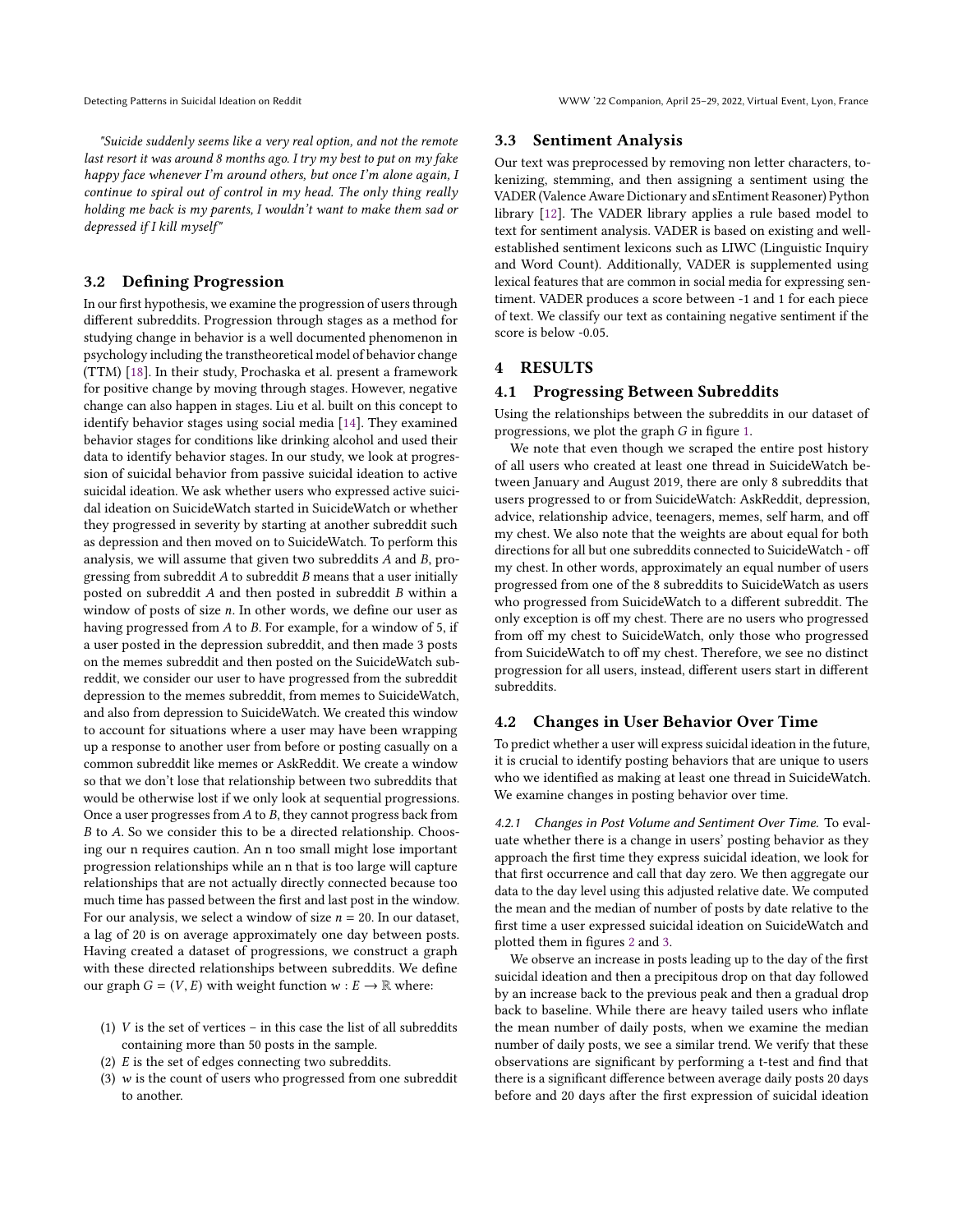WWW '22 Companion, April 25–29, 2022, Virtual Event, Lyon, France Michal Monselise & Christopher C. Yang

<span id="page-3-0"></span>

Figure 1: Graph of Progressions Between Subreddits - Line Thickness Represents Weight

compared to days 20-50 before and after the first expression of suicidal ideation (95.36  $\pm$  6.76 for 20 days before and after, 67.34  $\pm$ 1.99 for days 20-50 before and after, p < 0.001).

4.2.2 Changes in Sentiment Over Time. Using the VADER Python package, we are able to examine the proportion of negative sentiment every day up until the first occurrence of suicidal ideation in our users. This change is depicted in figure [4.](#page-4-2)

We observe in this graph that there is a slight change of negative sentiment. The proportion of daily negative sentiment goes from about 28% to about 30% as the first occurrence of suicidal ideation happens and then it goes back down to baseline after a few days. This change is not statistically significant ( $p = 0.875$ ).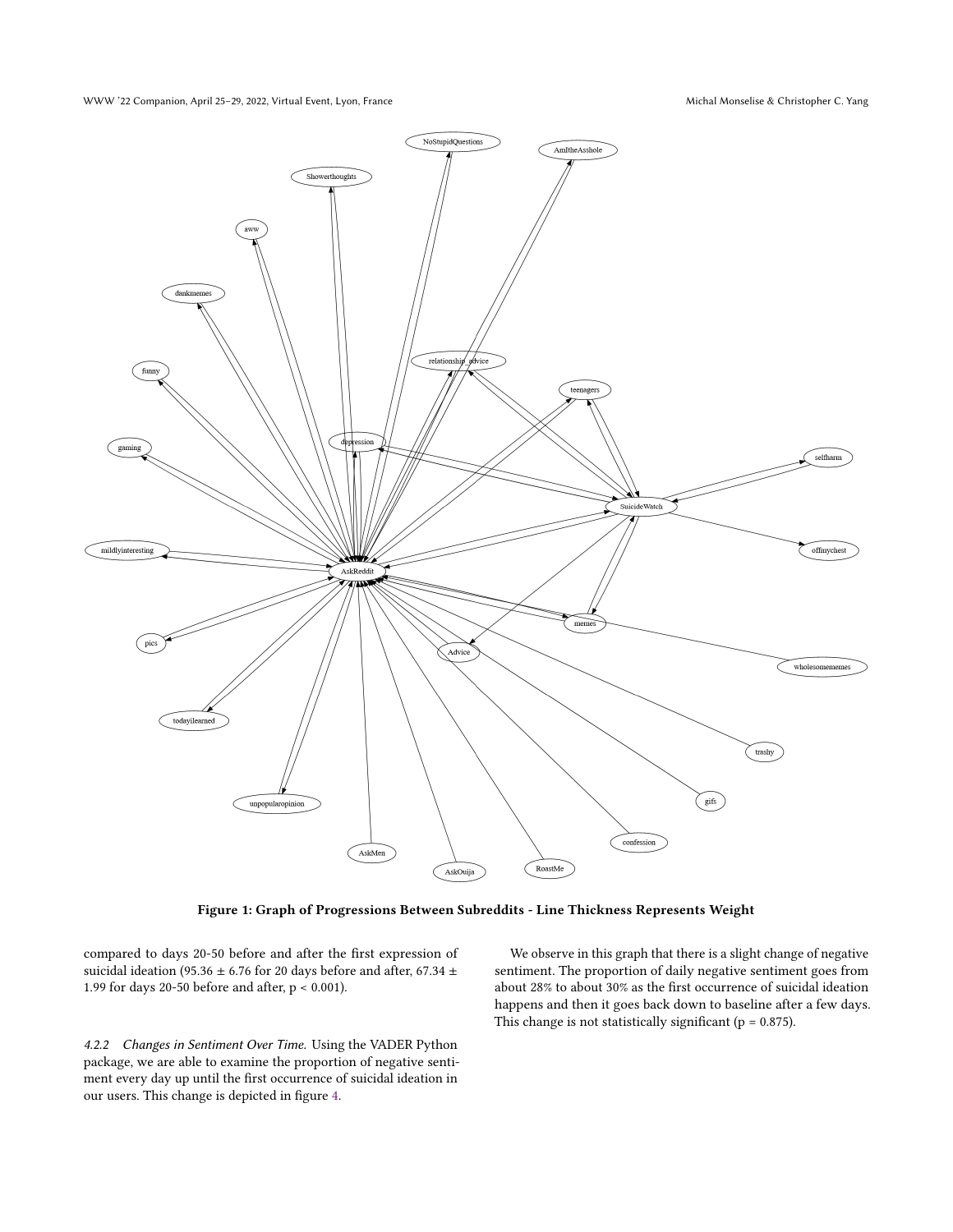<span id="page-4-0"></span>

Figure 2: Average Posts Per Day by Day Relative to First Suicidal Ideation

<span id="page-4-1"></span>

Figure 3: Median Posts Per Day by Day Relative to First Suicidal Ideation

## 5 DISCUSSION

## 5.1 Progressing Between Subreddits

Our first hypothesis asked whether users progress from one subreddit to another in terms of severity of their symptoms until they eventually express suicidal ideation. While we found that this was

<span id="page-4-2"></span>

Figure 4: Proportion of Negative Sentiments in All Posts By Day Relative to First Suicidal Ideation

not the case for many users, some users do start off on subreddits like depression or self harm and then move on to express suicidal ideation on SuicideWatch. Additionally, we found that users who express suicidal ideation on SuicideWatch primarily post on 8 other subreddits. The subgraph for SuicideWatch is relatively isolated and most of the subreddits connected to SuicideWatch are for some type of support - support for relationship issues, self harm, or depression.

#### 5.2 Changes in User Behavior Over Time

Through our second hypothesis, we tried to identify patterns in the posting behavior of users who have expressed suicidal ideation on Reddit. We find that on average, users increased the number of daily posts leading up to the first expression of suicidal ideation and then had a drop in posts on the actual day of expressing the suicidal ideation. In the following days, the number of posts first went right back up and then slowly went down to baseline. We also observed a similar change in post sentiment. Negative sentiment went up and peaked on the day of the first expression of suicidal ideation and then went back down to previous levels. Coppersmith et. al noticed similar patterns in their study of social media and suicidal ideation [\[9\]](#page-5-8). However, they did not observe a drop in posts on the day of the first suicidal ideation, only an increase followed by a decrease. One possible explanation for the drop on the day of the first expression of suicidal ideation was most likely due to a heightened emotional state. Studies of suicidal behavior suggest that for the more severe behavior of suicide attempt, there is significantly more consumption of alcohol [\[6,](#page-5-21) [11\]](#page-5-22). Therefore, these users might also be under the influence and therefore, less likely to post online. However, we notice that if the attempt failed, eventually posting will return to baseline. This could be quantitative evidence that discussing these